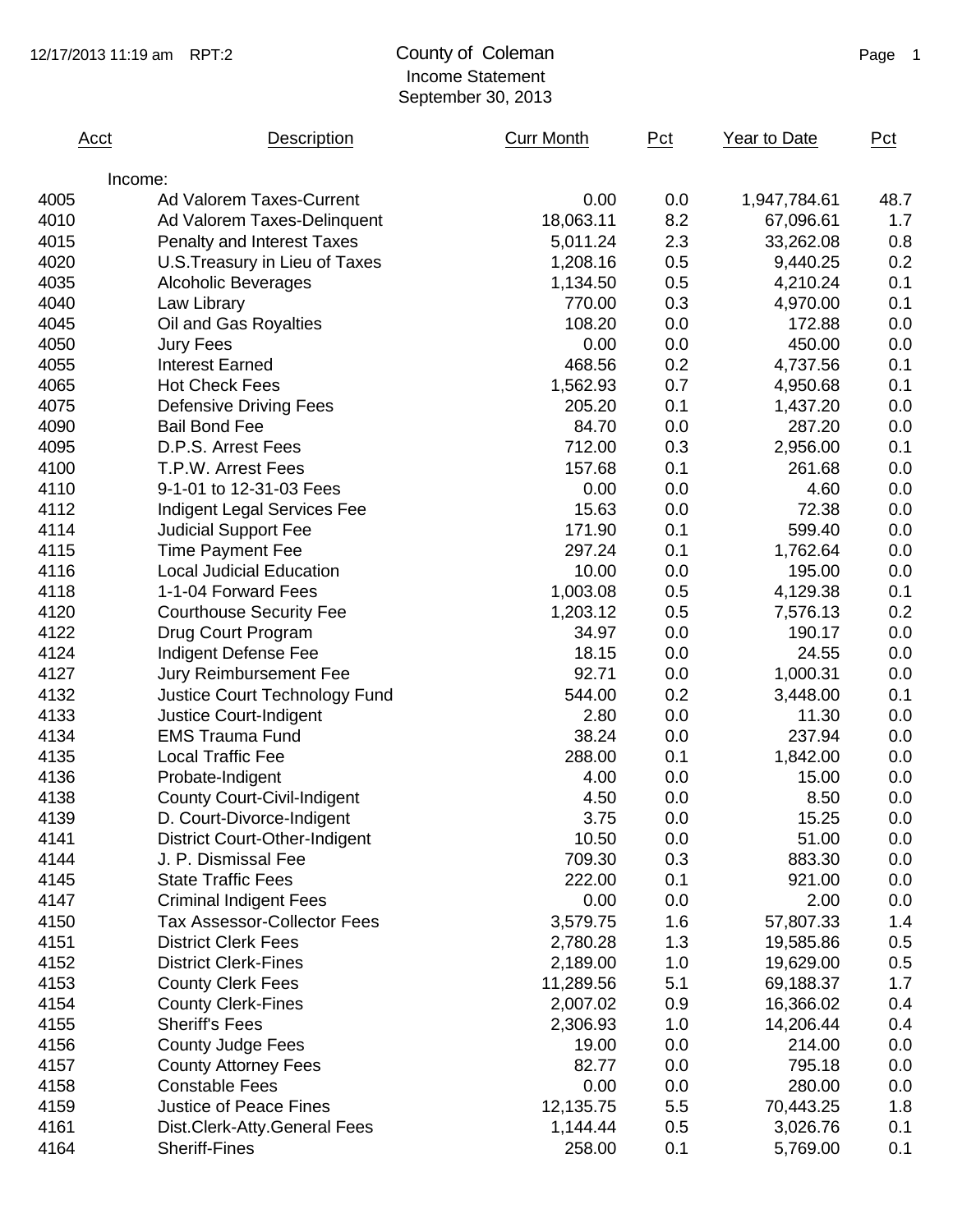### 12/17/2013 11:19 am RPT:2 County of Coleman Page 2 Income Statement September 30, 2013

| 75,000.00<br>4165<br><b>State Salary Supplement</b><br>34.0<br>75,000.00<br>0.0<br>4167<br><b>Tier Two Salary Supplement</b><br>0.00<br>5,000.00<br>0.00<br>4169<br><b>Tier Three Salary Supplement</b><br>0.0<br>5,000.00<br>4170<br><b>State Excess Contribution</b><br>409.92<br>0.2<br>409.92<br>4173<br><b>State Juror Reimbursement</b><br>0.00<br>0.0<br>3,000.00<br>0.00<br>4175<br>Taxes-Lateral Road and FM<br>0.0<br>757,842.21<br>0.00<br>0.0<br>4180<br><b>Taxes-Flood Control</b><br>84,204.68<br>3.3<br>4185<br>7,379.19<br>Delinquent Ad Valorem Taxes<br>25,079.37<br>4190<br>0.9<br>Penalty and Interest-Taxes<br>1,908.89<br>12,646.80<br>0.2<br>4195<br>533.10<br>3,787.81<br>U. S. Treasury in Lieu Taxes<br>10.3<br>4200<br>22,721.43<br><b>Vehicle Registration</b><br>367,149.48<br>3.9<br>4205<br>8,617.00<br>Vehicle Registration-Supple.<br>88,263.70<br>4210<br>0.0<br>State Lateral Road & FM Funds<br>0.00<br>25,699.43<br>4215<br><b>Other Revenue</b><br>25,780.64<br>11.7<br>48,939.56<br>4216<br><b>Tower Rental</b><br>520.00<br>0.2<br>7,240.00<br>4217<br><b>Telephone Commission</b><br>1,069.94<br>0.5<br>1,069.94<br>4220<br>0.00<br>0.0<br>16,890.37<br>Sale of Equipment<br>4225<br><b>Interest Earned</b><br>60.56<br>0.0<br>974.62<br>0.00<br>4230<br><b>Workers Comp-General Fund</b><br>0.0<br>5,088.00<br>0.00<br>4235<br>0.0<br>Workers Comp-R & B Fund<br>6,354.00<br>4240<br>0.00<br>0.0<br><b>Cookbook Sales</b><br>500.00<br>4260<br>0.00<br>Indigent Defense Grant<br>0.0<br>10,854.25<br>0.68<br>4261<br>0.0<br>0.86<br><b>Moving Violation Fees</b><br>0.00<br>4273<br>0.0<br><b>Homeland Security Grant</b><br>21,047.77<br>4282<br>P V S Funds<br>118.00<br>0.1<br>644.00<br>4283<br><b>Other Revenue-Elections</b><br>0.00<br>0.0<br>8,518.34<br>4284<br><b>County Clerk Archive Fees</b><br>1,840.00<br>0.8<br>11,880.00<br>4285<br><b>D.Clk.Criminal Techology Fees</b><br>9.89<br>0.0<br>54.00<br>4286<br>C.Clk. Criminal Technology Fee<br>18.07<br>0.0<br>145.47<br>4287<br>277.50<br>0.1<br>D.Ck.Civil R.Preservation Fees<br>1,777.50<br>4288<br><b>C.Clk.Civil R.Preservation Fee</b><br>70.00<br>0.0<br>570.00<br>4289<br><b>District Clerk Archive Fees</b><br>138.75<br>0.1<br>895.75<br>1,833.56<br>4290<br>C.Clerk Records Mgmt. Fees<br>0.8<br>11,840.36<br>4291<br>Supple. Guardianship Fees<br>40.00<br>0.0<br>820.00<br>4293<br><b>Septic System Permit Fees</b><br>0.00<br>0.0<br>3,375.00<br>0.00<br>4294<br>Septic System Inspection Fees<br>0.0<br>5,500.08<br>220,299.79<br>100.0<br>4,000,381.32<br><b>Total Income</b><br>Expenses:<br>5000<br>Salaries-Tax Assessor Collect<br>2,934.00<br>1.3<br>38,142.00 | Acct | Description                           | <b>Curr Month</b> | Pct | Year to Date | Pct     |
|------------------------------------------------------------------------------------------------------------------------------------------------------------------------------------------------------------------------------------------------------------------------------------------------------------------------------------------------------------------------------------------------------------------------------------------------------------------------------------------------------------------------------------------------------------------------------------------------------------------------------------------------------------------------------------------------------------------------------------------------------------------------------------------------------------------------------------------------------------------------------------------------------------------------------------------------------------------------------------------------------------------------------------------------------------------------------------------------------------------------------------------------------------------------------------------------------------------------------------------------------------------------------------------------------------------------------------------------------------------------------------------------------------------------------------------------------------------------------------------------------------------------------------------------------------------------------------------------------------------------------------------------------------------------------------------------------------------------------------------------------------------------------------------------------------------------------------------------------------------------------------------------------------------------------------------------------------------------------------------------------------------------------------------------------------------------------------------------------------------------------------------------------------------------------------------------------------------------------------------------------------------------------------------------------------------------------------------------------------------------------------------------------------------------------------------------------------------------------------------------------------------------------------------------------------------------------------------------------------------------------------------------------------------------------------------------|------|---------------------------------------|-------------------|-----|--------------|---------|
|                                                                                                                                                                                                                                                                                                                                                                                                                                                                                                                                                                                                                                                                                                                                                                                                                                                                                                                                                                                                                                                                                                                                                                                                                                                                                                                                                                                                                                                                                                                                                                                                                                                                                                                                                                                                                                                                                                                                                                                                                                                                                                                                                                                                                                                                                                                                                                                                                                                                                                                                                                                                                                                                                                |      |                                       |                   |     |              | 1.9     |
|                                                                                                                                                                                                                                                                                                                                                                                                                                                                                                                                                                                                                                                                                                                                                                                                                                                                                                                                                                                                                                                                                                                                                                                                                                                                                                                                                                                                                                                                                                                                                                                                                                                                                                                                                                                                                                                                                                                                                                                                                                                                                                                                                                                                                                                                                                                                                                                                                                                                                                                                                                                                                                                                                                |      |                                       |                   |     |              | 0.1     |
|                                                                                                                                                                                                                                                                                                                                                                                                                                                                                                                                                                                                                                                                                                                                                                                                                                                                                                                                                                                                                                                                                                                                                                                                                                                                                                                                                                                                                                                                                                                                                                                                                                                                                                                                                                                                                                                                                                                                                                                                                                                                                                                                                                                                                                                                                                                                                                                                                                                                                                                                                                                                                                                                                                |      |                                       |                   |     |              | 0.1     |
|                                                                                                                                                                                                                                                                                                                                                                                                                                                                                                                                                                                                                                                                                                                                                                                                                                                                                                                                                                                                                                                                                                                                                                                                                                                                                                                                                                                                                                                                                                                                                                                                                                                                                                                                                                                                                                                                                                                                                                                                                                                                                                                                                                                                                                                                                                                                                                                                                                                                                                                                                                                                                                                                                                |      |                                       |                   |     |              | 0.0     |
|                                                                                                                                                                                                                                                                                                                                                                                                                                                                                                                                                                                                                                                                                                                                                                                                                                                                                                                                                                                                                                                                                                                                                                                                                                                                                                                                                                                                                                                                                                                                                                                                                                                                                                                                                                                                                                                                                                                                                                                                                                                                                                                                                                                                                                                                                                                                                                                                                                                                                                                                                                                                                                                                                                |      |                                       |                   |     |              | 0.1     |
|                                                                                                                                                                                                                                                                                                                                                                                                                                                                                                                                                                                                                                                                                                                                                                                                                                                                                                                                                                                                                                                                                                                                                                                                                                                                                                                                                                                                                                                                                                                                                                                                                                                                                                                                                                                                                                                                                                                                                                                                                                                                                                                                                                                                                                                                                                                                                                                                                                                                                                                                                                                                                                                                                                |      |                                       |                   |     |              | 18.9    |
|                                                                                                                                                                                                                                                                                                                                                                                                                                                                                                                                                                                                                                                                                                                                                                                                                                                                                                                                                                                                                                                                                                                                                                                                                                                                                                                                                                                                                                                                                                                                                                                                                                                                                                                                                                                                                                                                                                                                                                                                                                                                                                                                                                                                                                                                                                                                                                                                                                                                                                                                                                                                                                                                                                |      |                                       |                   |     |              | 2.1     |
|                                                                                                                                                                                                                                                                                                                                                                                                                                                                                                                                                                                                                                                                                                                                                                                                                                                                                                                                                                                                                                                                                                                                                                                                                                                                                                                                                                                                                                                                                                                                                                                                                                                                                                                                                                                                                                                                                                                                                                                                                                                                                                                                                                                                                                                                                                                                                                                                                                                                                                                                                                                                                                                                                                |      |                                       |                   |     |              | 0.6     |
|                                                                                                                                                                                                                                                                                                                                                                                                                                                                                                                                                                                                                                                                                                                                                                                                                                                                                                                                                                                                                                                                                                                                                                                                                                                                                                                                                                                                                                                                                                                                                                                                                                                                                                                                                                                                                                                                                                                                                                                                                                                                                                                                                                                                                                                                                                                                                                                                                                                                                                                                                                                                                                                                                                |      |                                       |                   |     |              | 0.3     |
|                                                                                                                                                                                                                                                                                                                                                                                                                                                                                                                                                                                                                                                                                                                                                                                                                                                                                                                                                                                                                                                                                                                                                                                                                                                                                                                                                                                                                                                                                                                                                                                                                                                                                                                                                                                                                                                                                                                                                                                                                                                                                                                                                                                                                                                                                                                                                                                                                                                                                                                                                                                                                                                                                                |      |                                       |                   |     |              | 0.1     |
|                                                                                                                                                                                                                                                                                                                                                                                                                                                                                                                                                                                                                                                                                                                                                                                                                                                                                                                                                                                                                                                                                                                                                                                                                                                                                                                                                                                                                                                                                                                                                                                                                                                                                                                                                                                                                                                                                                                                                                                                                                                                                                                                                                                                                                                                                                                                                                                                                                                                                                                                                                                                                                                                                                |      |                                       |                   |     |              | 9.2     |
|                                                                                                                                                                                                                                                                                                                                                                                                                                                                                                                                                                                                                                                                                                                                                                                                                                                                                                                                                                                                                                                                                                                                                                                                                                                                                                                                                                                                                                                                                                                                                                                                                                                                                                                                                                                                                                                                                                                                                                                                                                                                                                                                                                                                                                                                                                                                                                                                                                                                                                                                                                                                                                                                                                |      |                                       |                   |     |              | 2.2     |
|                                                                                                                                                                                                                                                                                                                                                                                                                                                                                                                                                                                                                                                                                                                                                                                                                                                                                                                                                                                                                                                                                                                                                                                                                                                                                                                                                                                                                                                                                                                                                                                                                                                                                                                                                                                                                                                                                                                                                                                                                                                                                                                                                                                                                                                                                                                                                                                                                                                                                                                                                                                                                                                                                                |      |                                       |                   |     |              | 0.6     |
|                                                                                                                                                                                                                                                                                                                                                                                                                                                                                                                                                                                                                                                                                                                                                                                                                                                                                                                                                                                                                                                                                                                                                                                                                                                                                                                                                                                                                                                                                                                                                                                                                                                                                                                                                                                                                                                                                                                                                                                                                                                                                                                                                                                                                                                                                                                                                                                                                                                                                                                                                                                                                                                                                                |      |                                       |                   |     |              | 1.2     |
|                                                                                                                                                                                                                                                                                                                                                                                                                                                                                                                                                                                                                                                                                                                                                                                                                                                                                                                                                                                                                                                                                                                                                                                                                                                                                                                                                                                                                                                                                                                                                                                                                                                                                                                                                                                                                                                                                                                                                                                                                                                                                                                                                                                                                                                                                                                                                                                                                                                                                                                                                                                                                                                                                                |      |                                       |                   |     |              | 0.2     |
|                                                                                                                                                                                                                                                                                                                                                                                                                                                                                                                                                                                                                                                                                                                                                                                                                                                                                                                                                                                                                                                                                                                                                                                                                                                                                                                                                                                                                                                                                                                                                                                                                                                                                                                                                                                                                                                                                                                                                                                                                                                                                                                                                                                                                                                                                                                                                                                                                                                                                                                                                                                                                                                                                                |      |                                       |                   |     |              | 0.0     |
|                                                                                                                                                                                                                                                                                                                                                                                                                                                                                                                                                                                                                                                                                                                                                                                                                                                                                                                                                                                                                                                                                                                                                                                                                                                                                                                                                                                                                                                                                                                                                                                                                                                                                                                                                                                                                                                                                                                                                                                                                                                                                                                                                                                                                                                                                                                                                                                                                                                                                                                                                                                                                                                                                                |      |                                       |                   |     |              | 0.4     |
|                                                                                                                                                                                                                                                                                                                                                                                                                                                                                                                                                                                                                                                                                                                                                                                                                                                                                                                                                                                                                                                                                                                                                                                                                                                                                                                                                                                                                                                                                                                                                                                                                                                                                                                                                                                                                                                                                                                                                                                                                                                                                                                                                                                                                                                                                                                                                                                                                                                                                                                                                                                                                                                                                                |      |                                       |                   |     |              | 0.0     |
|                                                                                                                                                                                                                                                                                                                                                                                                                                                                                                                                                                                                                                                                                                                                                                                                                                                                                                                                                                                                                                                                                                                                                                                                                                                                                                                                                                                                                                                                                                                                                                                                                                                                                                                                                                                                                                                                                                                                                                                                                                                                                                                                                                                                                                                                                                                                                                                                                                                                                                                                                                                                                                                                                                |      |                                       |                   |     |              | 0.1     |
|                                                                                                                                                                                                                                                                                                                                                                                                                                                                                                                                                                                                                                                                                                                                                                                                                                                                                                                                                                                                                                                                                                                                                                                                                                                                                                                                                                                                                                                                                                                                                                                                                                                                                                                                                                                                                                                                                                                                                                                                                                                                                                                                                                                                                                                                                                                                                                                                                                                                                                                                                                                                                                                                                                |      |                                       |                   |     |              | 0.2     |
|                                                                                                                                                                                                                                                                                                                                                                                                                                                                                                                                                                                                                                                                                                                                                                                                                                                                                                                                                                                                                                                                                                                                                                                                                                                                                                                                                                                                                                                                                                                                                                                                                                                                                                                                                                                                                                                                                                                                                                                                                                                                                                                                                                                                                                                                                                                                                                                                                                                                                                                                                                                                                                                                                                |      |                                       |                   |     |              | 0.0     |
|                                                                                                                                                                                                                                                                                                                                                                                                                                                                                                                                                                                                                                                                                                                                                                                                                                                                                                                                                                                                                                                                                                                                                                                                                                                                                                                                                                                                                                                                                                                                                                                                                                                                                                                                                                                                                                                                                                                                                                                                                                                                                                                                                                                                                                                                                                                                                                                                                                                                                                                                                                                                                                                                                                |      |                                       |                   |     |              | 0.3     |
|                                                                                                                                                                                                                                                                                                                                                                                                                                                                                                                                                                                                                                                                                                                                                                                                                                                                                                                                                                                                                                                                                                                                                                                                                                                                                                                                                                                                                                                                                                                                                                                                                                                                                                                                                                                                                                                                                                                                                                                                                                                                                                                                                                                                                                                                                                                                                                                                                                                                                                                                                                                                                                                                                                |      |                                       |                   |     |              | 0.0     |
|                                                                                                                                                                                                                                                                                                                                                                                                                                                                                                                                                                                                                                                                                                                                                                                                                                                                                                                                                                                                                                                                                                                                                                                                                                                                                                                                                                                                                                                                                                                                                                                                                                                                                                                                                                                                                                                                                                                                                                                                                                                                                                                                                                                                                                                                                                                                                                                                                                                                                                                                                                                                                                                                                                |      |                                       |                   |     |              | 0.5     |
|                                                                                                                                                                                                                                                                                                                                                                                                                                                                                                                                                                                                                                                                                                                                                                                                                                                                                                                                                                                                                                                                                                                                                                                                                                                                                                                                                                                                                                                                                                                                                                                                                                                                                                                                                                                                                                                                                                                                                                                                                                                                                                                                                                                                                                                                                                                                                                                                                                                                                                                                                                                                                                                                                                |      |                                       |                   |     |              | 0.0     |
|                                                                                                                                                                                                                                                                                                                                                                                                                                                                                                                                                                                                                                                                                                                                                                                                                                                                                                                                                                                                                                                                                                                                                                                                                                                                                                                                                                                                                                                                                                                                                                                                                                                                                                                                                                                                                                                                                                                                                                                                                                                                                                                                                                                                                                                                                                                                                                                                                                                                                                                                                                                                                                                                                                |      |                                       |                   |     |              | 0.2     |
|                                                                                                                                                                                                                                                                                                                                                                                                                                                                                                                                                                                                                                                                                                                                                                                                                                                                                                                                                                                                                                                                                                                                                                                                                                                                                                                                                                                                                                                                                                                                                                                                                                                                                                                                                                                                                                                                                                                                                                                                                                                                                                                                                                                                                                                                                                                                                                                                                                                                                                                                                                                                                                                                                                |      |                                       |                   |     |              | 0.3     |
|                                                                                                                                                                                                                                                                                                                                                                                                                                                                                                                                                                                                                                                                                                                                                                                                                                                                                                                                                                                                                                                                                                                                                                                                                                                                                                                                                                                                                                                                                                                                                                                                                                                                                                                                                                                                                                                                                                                                                                                                                                                                                                                                                                                                                                                                                                                                                                                                                                                                                                                                                                                                                                                                                                |      |                                       |                   |     |              | 0.0     |
|                                                                                                                                                                                                                                                                                                                                                                                                                                                                                                                                                                                                                                                                                                                                                                                                                                                                                                                                                                                                                                                                                                                                                                                                                                                                                                                                                                                                                                                                                                                                                                                                                                                                                                                                                                                                                                                                                                                                                                                                                                                                                                                                                                                                                                                                                                                                                                                                                                                                                                                                                                                                                                                                                                |      |                                       |                   |     |              | $0.0\,$ |
|                                                                                                                                                                                                                                                                                                                                                                                                                                                                                                                                                                                                                                                                                                                                                                                                                                                                                                                                                                                                                                                                                                                                                                                                                                                                                                                                                                                                                                                                                                                                                                                                                                                                                                                                                                                                                                                                                                                                                                                                                                                                                                                                                                                                                                                                                                                                                                                                                                                                                                                                                                                                                                                                                                |      |                                       |                   |     |              | 0.0     |
|                                                                                                                                                                                                                                                                                                                                                                                                                                                                                                                                                                                                                                                                                                                                                                                                                                                                                                                                                                                                                                                                                                                                                                                                                                                                                                                                                                                                                                                                                                                                                                                                                                                                                                                                                                                                                                                                                                                                                                                                                                                                                                                                                                                                                                                                                                                                                                                                                                                                                                                                                                                                                                                                                                |      |                                       |                   |     |              | 0.0     |
|                                                                                                                                                                                                                                                                                                                                                                                                                                                                                                                                                                                                                                                                                                                                                                                                                                                                                                                                                                                                                                                                                                                                                                                                                                                                                                                                                                                                                                                                                                                                                                                                                                                                                                                                                                                                                                                                                                                                                                                                                                                                                                                                                                                                                                                                                                                                                                                                                                                                                                                                                                                                                                                                                                |      |                                       |                   |     |              | 0.0     |
|                                                                                                                                                                                                                                                                                                                                                                                                                                                                                                                                                                                                                                                                                                                                                                                                                                                                                                                                                                                                                                                                                                                                                                                                                                                                                                                                                                                                                                                                                                                                                                                                                                                                                                                                                                                                                                                                                                                                                                                                                                                                                                                                                                                                                                                                                                                                                                                                                                                                                                                                                                                                                                                                                                |      |                                       |                   |     |              | 0.3     |
|                                                                                                                                                                                                                                                                                                                                                                                                                                                                                                                                                                                                                                                                                                                                                                                                                                                                                                                                                                                                                                                                                                                                                                                                                                                                                                                                                                                                                                                                                                                                                                                                                                                                                                                                                                                                                                                                                                                                                                                                                                                                                                                                                                                                                                                                                                                                                                                                                                                                                                                                                                                                                                                                                                |      |                                       |                   |     |              | 0.0     |
|                                                                                                                                                                                                                                                                                                                                                                                                                                                                                                                                                                                                                                                                                                                                                                                                                                                                                                                                                                                                                                                                                                                                                                                                                                                                                                                                                                                                                                                                                                                                                                                                                                                                                                                                                                                                                                                                                                                                                                                                                                                                                                                                                                                                                                                                                                                                                                                                                                                                                                                                                                                                                                                                                                |      |                                       |                   |     |              | 0.1     |
|                                                                                                                                                                                                                                                                                                                                                                                                                                                                                                                                                                                                                                                                                                                                                                                                                                                                                                                                                                                                                                                                                                                                                                                                                                                                                                                                                                                                                                                                                                                                                                                                                                                                                                                                                                                                                                                                                                                                                                                                                                                                                                                                                                                                                                                                                                                                                                                                                                                                                                                                                                                                                                                                                                |      |                                       |                   |     |              | 0.1     |
|                                                                                                                                                                                                                                                                                                                                                                                                                                                                                                                                                                                                                                                                                                                                                                                                                                                                                                                                                                                                                                                                                                                                                                                                                                                                                                                                                                                                                                                                                                                                                                                                                                                                                                                                                                                                                                                                                                                                                                                                                                                                                                                                                                                                                                                                                                                                                                                                                                                                                                                                                                                                                                                                                                |      |                                       |                   |     |              | 100.0   |
|                                                                                                                                                                                                                                                                                                                                                                                                                                                                                                                                                                                                                                                                                                                                                                                                                                                                                                                                                                                                                                                                                                                                                                                                                                                                                                                                                                                                                                                                                                                                                                                                                                                                                                                                                                                                                                                                                                                                                                                                                                                                                                                                                                                                                                                                                                                                                                                                                                                                                                                                                                                                                                                                                                |      |                                       |                   |     |              |         |
|                                                                                                                                                                                                                                                                                                                                                                                                                                                                                                                                                                                                                                                                                                                                                                                                                                                                                                                                                                                                                                                                                                                                                                                                                                                                                                                                                                                                                                                                                                                                                                                                                                                                                                                                                                                                                                                                                                                                                                                                                                                                                                                                                                                                                                                                                                                                                                                                                                                                                                                                                                                                                                                                                                |      |                                       |                   |     |              | 1.0     |
|                                                                                                                                                                                                                                                                                                                                                                                                                                                                                                                                                                                                                                                                                                                                                                                                                                                                                                                                                                                                                                                                                                                                                                                                                                                                                                                                                                                                                                                                                                                                                                                                                                                                                                                                                                                                                                                                                                                                                                                                                                                                                                                                                                                                                                                                                                                                                                                                                                                                                                                                                                                                                                                                                                | 5005 | <b>Salaries-Tax Assessor Deputies</b> | 3,764.00          | 1.7 | 48,273.30    | 1.2     |
| 5010<br><b>Salaries-District Clerk</b><br>2,934.00<br>1.3<br>38,142.00                                                                                                                                                                                                                                                                                                                                                                                                                                                                                                                                                                                                                                                                                                                                                                                                                                                                                                                                                                                                                                                                                                                                                                                                                                                                                                                                                                                                                                                                                                                                                                                                                                                                                                                                                                                                                                                                                                                                                                                                                                                                                                                                                                                                                                                                                                                                                                                                                                                                                                                                                                                                                         |      |                                       |                   |     |              | 1.0     |
| 5015<br><b>Salaries District Clerk Deputy</b><br>2,120.14<br>1.0<br>25,083.40                                                                                                                                                                                                                                                                                                                                                                                                                                                                                                                                                                                                                                                                                                                                                                                                                                                                                                                                                                                                                                                                                                                                                                                                                                                                                                                                                                                                                                                                                                                                                                                                                                                                                                                                                                                                                                                                                                                                                                                                                                                                                                                                                                                                                                                                                                                                                                                                                                                                                                                                                                                                                  |      |                                       |                   |     |              | 0.6     |
| 5020<br><b>Salaries-County Clerk</b><br>2,934.00<br>38,142.00<br>1.3                                                                                                                                                                                                                                                                                                                                                                                                                                                                                                                                                                                                                                                                                                                                                                                                                                                                                                                                                                                                                                                                                                                                                                                                                                                                                                                                                                                                                                                                                                                                                                                                                                                                                                                                                                                                                                                                                                                                                                                                                                                                                                                                                                                                                                                                                                                                                                                                                                                                                                                                                                                                                           |      |                                       |                   |     |              | 1.0     |
| 5025<br><b>Salaries-County Clerk Deputy</b><br>3,764.00<br>1.7<br>48,932.00                                                                                                                                                                                                                                                                                                                                                                                                                                                                                                                                                                                                                                                                                                                                                                                                                                                                                                                                                                                                                                                                                                                                                                                                                                                                                                                                                                                                                                                                                                                                                                                                                                                                                                                                                                                                                                                                                                                                                                                                                                                                                                                                                                                                                                                                                                                                                                                                                                                                                                                                                                                                                    |      |                                       |                   |     |              | 1.2     |
| 5030<br>70.00<br>0.0<br>910.00<br>Salaries Co Clerk Registrar                                                                                                                                                                                                                                                                                                                                                                                                                                                                                                                                                                                                                                                                                                                                                                                                                                                                                                                                                                                                                                                                                                                                                                                                                                                                                                                                                                                                                                                                                                                                                                                                                                                                                                                                                                                                                                                                                                                                                                                                                                                                                                                                                                                                                                                                                                                                                                                                                                                                                                                                                                                                                                  |      |                                       |                   |     |              | 0.0     |
| 5035<br><b>Salaries Sheriff</b><br>2,934.00<br>1.3<br>38,142.00                                                                                                                                                                                                                                                                                                                                                                                                                                                                                                                                                                                                                                                                                                                                                                                                                                                                                                                                                                                                                                                                                                                                                                                                                                                                                                                                                                                                                                                                                                                                                                                                                                                                                                                                                                                                                                                                                                                                                                                                                                                                                                                                                                                                                                                                                                                                                                                                                                                                                                                                                                                                                                |      |                                       |                   |     |              | 1.0     |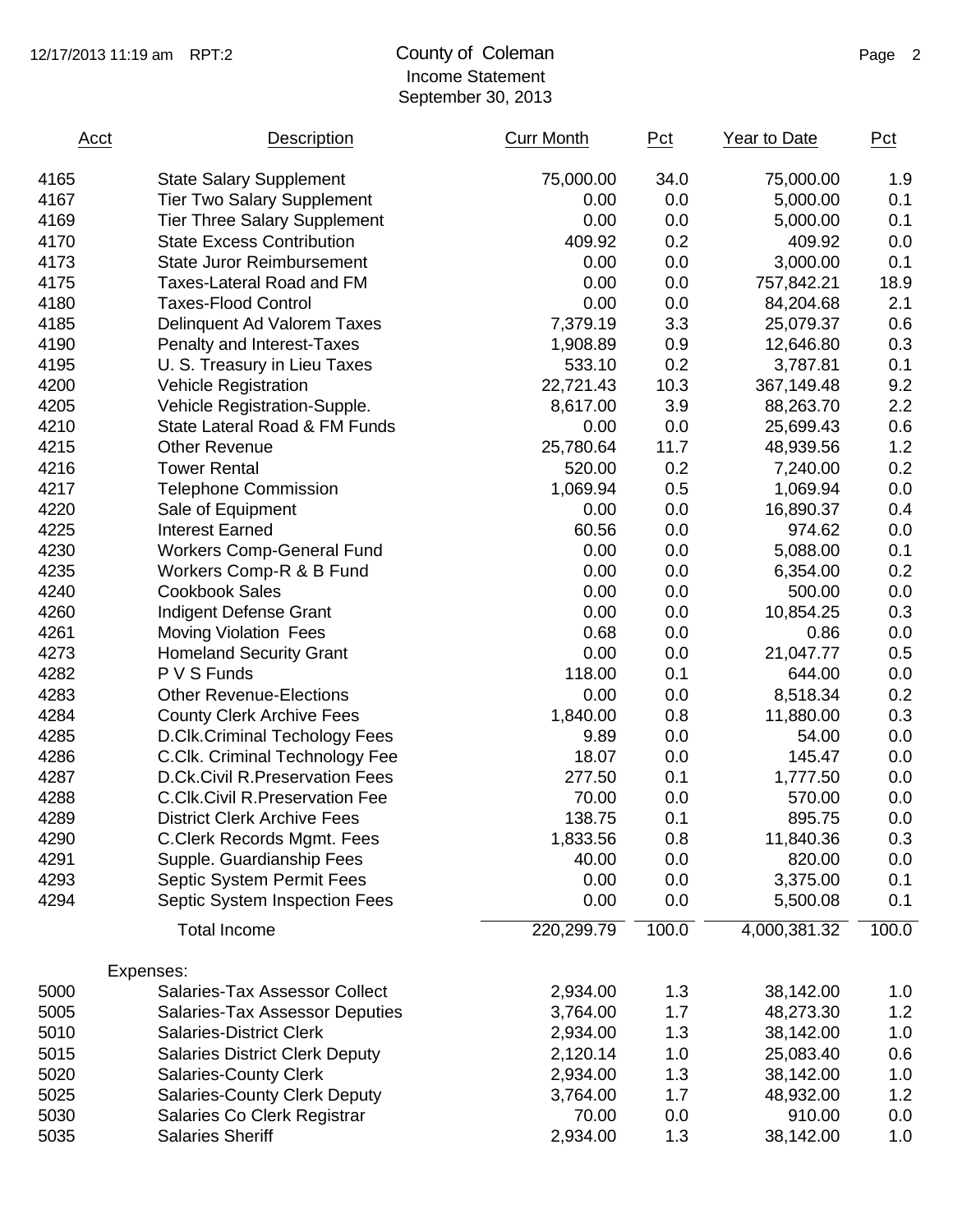### 12/17/2013 11:19 am RPT:2 County of Coleman Page 3 Income Statement September 30, 2013

| Acct | Description                           | <b>Curr Month</b> | Pct  | Year to Date | Pct |
|------|---------------------------------------|-------------------|------|--------------|-----|
| 5040 | <b>Salaries Sheriff Deputies</b>      | 15,773.82         | 7.2  | 189,864.86   | 4.7 |
| 5045 | Salaries Sheriffs Dietician           | 500.00            | 0.2  | 6,500.00     | 0.2 |
| 5055 | <b>Salaries Jailers</b>               | 12,707.80         | 5.8  | 166,081.03   | 4.2 |
| 5060 | <b>Salaries Constable</b>             | 1,064.00          | 0.5  | 13,832.00    | 0.3 |
| 5065 | <b>Salaries County Judge</b>          | 2,934.00          | 1.3  | 38,142.00    | 1.0 |
| 5066 | <b>Salary Supplement-County Judge</b> | 384.60            | 0.2  | 4,999.80     | 0.1 |
| 5067 | Salary Supp. Tier Two-Co. Judge       | 384.60            | 0.2  | 4,999.80     | 0.1 |
| 5068 | <b>Salary-County Attorney</b>         | 1,963.00          | 0.9  | 25,519.00    | 0.6 |
| 5069 | Salary Supp Tier Three-CoJudge        | 384.60            | 0.2  | 4,999.80     | 0.1 |
| 5070 | <b>Salary Supplement-County Atty</b>  | 4,807.68          | 2.2  | 62,499.84    | 1.6 |
| 5072 | Salary-County Atty. Secretary         | 693.50            | 0.3  | 8,888.72     | 0.2 |
| 5075 | Salaries Justice of Peace             | 2,934.00          | 1.3  | 38,142.00    | 1.0 |
| 5080 | <b>Salaries Court Clerk</b>           | 880.65            | 0.4  | 10,096.11    | 0.3 |
| 5090 | <b>Salaries County Treasurer</b>      | 2,934.00          | 1.3  | 38,518.52    | 1.0 |
| 5092 | Salary - Treasurer Part Time          | 1,503.06          | 0.7  | 26,100.89    | 0.7 |
| 5095 | <b>Salaries Veterans Service Offr</b> | 1,200.00          | 0.5  | 15,600.00    | 0.4 |
| 5100 | Salaries CEA-Ag                       | 998.00            | 0.5  | 11,377.26    | 0.3 |
| 5105 | Salaries CEA-FS                       | 998.00            | 0.5  | 11,477.00    | 0.3 |
| 5110 | <b>Salaries Secretary</b>             | 1,882.00          | 0.9  | 24,466.00    | 0.6 |
| 5115 | Salaries-Janitor                      | 1,892.00          | 0.9  | 24,596.00    | 0.6 |
| 5120 | <b>Salaries Court Reporter</b>        | 365.00            | 0.2  | 4,380.00     | 0.1 |
| 5125 | <b>Salaries Court Administrator</b>   | 392.00            | 0.2  | 4,704.00     | 0.1 |
| 5130 | <b>Salaries Commissioners</b>         | 11,400.00         | 5.2  | 148,200.00   | 3.7 |
| 5132 | Salaries-Other                        | 2,074.00          | 0.9  | 26,962.00    | 0.7 |
| 5135 | <b>Operators Salaries Precinct 1</b>  | 6,222.00          | 2.8  | 80,886.00    | 2.0 |
| 5136 | <b>Operators Salaries Precinct 2</b>  | 6,222.00          | 2.8  | 80,886.00    | 2.0 |
| 5137 | <b>Operators Salaries Precinct 3</b>  | 6,222.00          | 2.8  | 80,886.00    | 2.0 |
| 5138 | <b>Operators Salaries Precinct 4</b>  | 6,222.00          | 2.8  | 80,886.00    | 2.0 |
| 6000 | <b>Social Security Taxes</b>          | 9,557.61          | 4.3  | 119,704.05   | 3.0 |
| 6005 | <b>Hot Check Collection Costs</b>     | 282.48            | 0.1  | 3,605.26     | 0.1 |
| 6015 | Retirement                            | 16,033.06         | 7.3  | 192,287.48   | 4.8 |
| 6020 | <b>Health Insurance</b>               | 27,145.10         | 12.3 | 241,259.10   | 6.0 |
| 6025 | <b>Workers Compensation</b>           | 0.00              | 0.0  | 11,292.00    | 0.3 |
| 6030 | <b>Unemployment Taxes</b>             | 843.23            | 0.4  | 5,055.96     | 0.1 |
| 6033 | <b>Interest Paid</b>                  | 2,510.54          | 1.1  | 17,226.35    | 0.4 |
| 6035 | <b>Tax Appraisal District</b>         | 36,983.08         | 16.8 | 147,932.26   | 3.7 |
| 6045 | <b>Office Supplies</b>                | 4,700.58          | 2.1  | 45,336.91    | 1.1 |
| 6050 | Telephone                             | 3,212.76          | 1.5  | 26,321.05    | 0.7 |
| 6055 | <b>Title Certificate Fees</b>         | 48.00             | 0.0  | 624.00       | 0.0 |
| 6060 | <b>Educational Expenses</b>           | 1,628.86          | 0.7  | 12,757.17    | 0.3 |
| 6070 | Radio Maintenance                     | 122.88            | 0.1  | 882.18       | 0.0 |
| 6075 | Uniforms                              | 825.00            | 0.4  | 9,900.00     | 0.2 |
| 6077 | Law Library                           | 550.48            | 0.2  | 1,090.47     | 0.0 |
| 6080 | Law Enforcement Insurance             | 0.00              | 0.0  | 11,262.40    | 0.3 |
| 6085 | <b>Auto Repairs</b>                   | 692.91            | 0.3  | 6,050.86     | 0.2 |
| 6090 | <b>Auto Fuel</b>                      | 5,450.79          | 2.5  | 30,101.33    | 0.8 |
| 6095 | Auto Insurance                        | 0.00              | 0.0  | 3,278.50     | 0.1 |
| 6097 | Auto Expense                          | 50.00             | 0.0  | 600.00       | 0.0 |
|      |                                       |                   |      |              |     |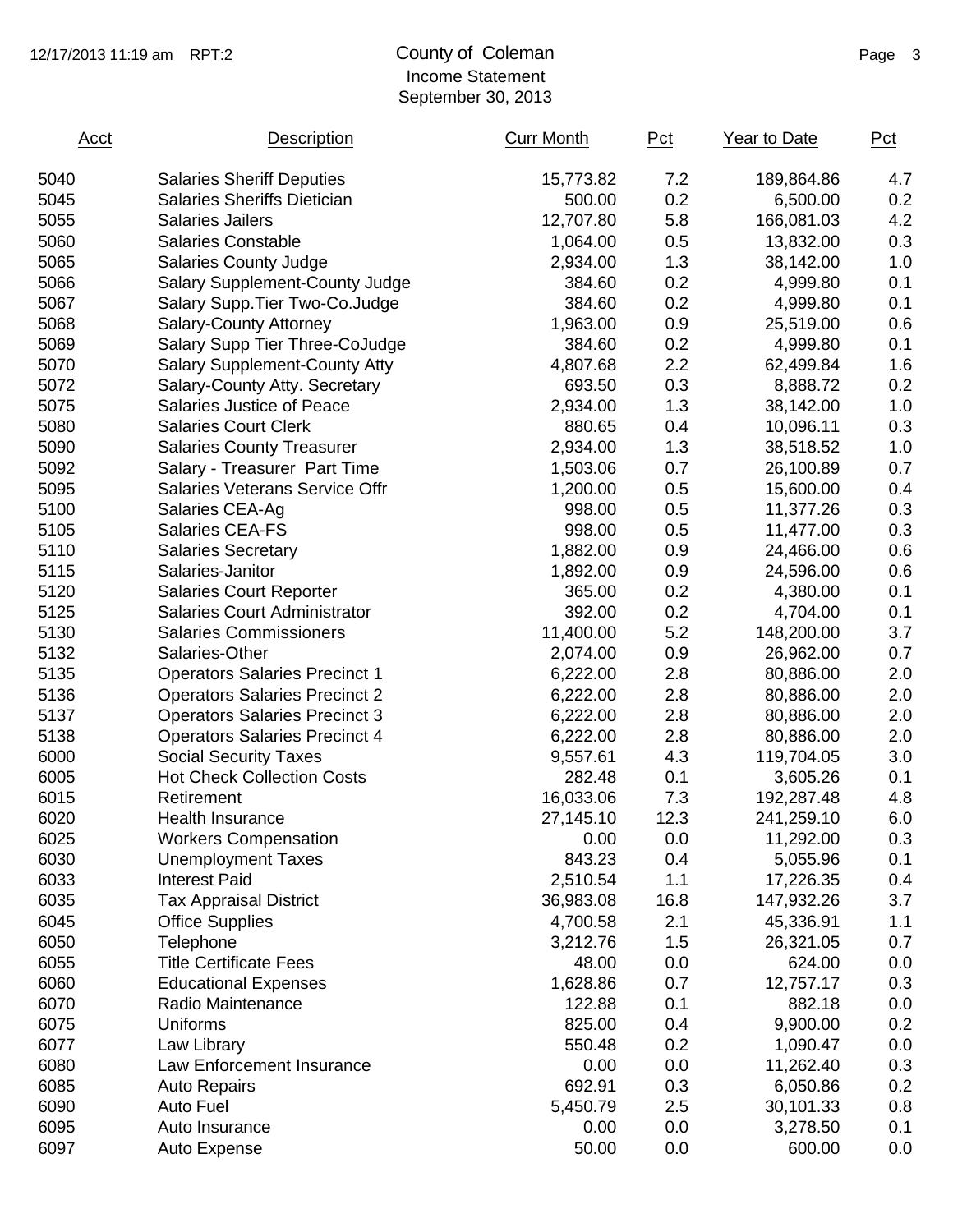### 12/17/2013 11:19 am RPT:2 County of Coleman Page 4 Income Statement September 30, 2013

| 503.87<br>0.2<br>6098<br>4,950.40<br><b>Travel-Ag Agent</b><br>0.2<br>6099<br><b>Travel-FCS</b><br>437.70<br>1,139.80<br>0.8<br>6100<br>Travel<br>1,765.57<br>7,675.85<br>6101<br>0.7<br>Auto Allowance-Ag Agent<br>1,598.46<br>8,058.57<br>0.2<br>6102<br>Auto Allowance-FCS<br>458.22<br>2,219.37<br>6105<br>Jail Expense-Prisoners Food<br>5,463.51<br>2.5<br>30,663.51<br>8.2<br>6110<br>Jail Expense-Prisoners Expense<br>17,981.77<br>74,474.66<br>6115<br>25.98<br>0.0<br>648.95<br>Jail Expense-Supplies<br>6120<br>6,373.01<br>2.9<br><b>Other Expenses</b><br>19,049.21<br>6124<br><b>Court Expenses</b><br>0.1<br>295.00<br>2,302.00<br>6128<br>In-County Auto Allowance<br>89.58<br>0.0<br>1,074.96<br>6129<br>0.2<br>500.00<br>6,000.00<br><b>Office Allowance</b><br>6130<br>0.0<br>0.00<br>30,123.83<br>Insurance<br>6135<br>0.5<br>1,012.68<br>5,514.20<br>Autopsy<br>0.2<br>6140<br>Juvenile Probation-Pro-Rata<br>500.00<br>6,000.00<br>2.5<br>6157<br>5,400.00<br>31,500.00<br>Co-op Trapper Fund<br>3.3<br>6160<br><b>Utilities</b><br>7,170.08<br>36,431.93 | Pct  |
|----------------------------------------------------------------------------------------------------------------------------------------------------------------------------------------------------------------------------------------------------------------------------------------------------------------------------------------------------------------------------------------------------------------------------------------------------------------------------------------------------------------------------------------------------------------------------------------------------------------------------------------------------------------------------------------------------------------------------------------------------------------------------------------------------------------------------------------------------------------------------------------------------------------------------------------------------------------------------------------------------------------------------------------------------------------------------------|------|
|                                                                                                                                                                                                                                                                                                                                                                                                                                                                                                                                                                                                                                                                                                                                                                                                                                                                                                                                                                                                                                                                                  | 0.1  |
|                                                                                                                                                                                                                                                                                                                                                                                                                                                                                                                                                                                                                                                                                                                                                                                                                                                                                                                                                                                                                                                                                  | 0.0  |
|                                                                                                                                                                                                                                                                                                                                                                                                                                                                                                                                                                                                                                                                                                                                                                                                                                                                                                                                                                                                                                                                                  | 0.2  |
|                                                                                                                                                                                                                                                                                                                                                                                                                                                                                                                                                                                                                                                                                                                                                                                                                                                                                                                                                                                                                                                                                  | 0.2  |
|                                                                                                                                                                                                                                                                                                                                                                                                                                                                                                                                                                                                                                                                                                                                                                                                                                                                                                                                                                                                                                                                                  | 0.1  |
|                                                                                                                                                                                                                                                                                                                                                                                                                                                                                                                                                                                                                                                                                                                                                                                                                                                                                                                                                                                                                                                                                  | 0.8  |
|                                                                                                                                                                                                                                                                                                                                                                                                                                                                                                                                                                                                                                                                                                                                                                                                                                                                                                                                                                                                                                                                                  | 1.9  |
|                                                                                                                                                                                                                                                                                                                                                                                                                                                                                                                                                                                                                                                                                                                                                                                                                                                                                                                                                                                                                                                                                  | 0.0  |
|                                                                                                                                                                                                                                                                                                                                                                                                                                                                                                                                                                                                                                                                                                                                                                                                                                                                                                                                                                                                                                                                                  | 0.5  |
|                                                                                                                                                                                                                                                                                                                                                                                                                                                                                                                                                                                                                                                                                                                                                                                                                                                                                                                                                                                                                                                                                  | 0.1  |
|                                                                                                                                                                                                                                                                                                                                                                                                                                                                                                                                                                                                                                                                                                                                                                                                                                                                                                                                                                                                                                                                                  | 0.0  |
|                                                                                                                                                                                                                                                                                                                                                                                                                                                                                                                                                                                                                                                                                                                                                                                                                                                                                                                                                                                                                                                                                  | 0.1  |
|                                                                                                                                                                                                                                                                                                                                                                                                                                                                                                                                                                                                                                                                                                                                                                                                                                                                                                                                                                                                                                                                                  | 0.8  |
|                                                                                                                                                                                                                                                                                                                                                                                                                                                                                                                                                                                                                                                                                                                                                                                                                                                                                                                                                                                                                                                                                  | 0.1  |
|                                                                                                                                                                                                                                                                                                                                                                                                                                                                                                                                                                                                                                                                                                                                                                                                                                                                                                                                                                                                                                                                                  | 0.1  |
|                                                                                                                                                                                                                                                                                                                                                                                                                                                                                                                                                                                                                                                                                                                                                                                                                                                                                                                                                                                                                                                                                  | 0.8  |
|                                                                                                                                                                                                                                                                                                                                                                                                                                                                                                                                                                                                                                                                                                                                                                                                                                                                                                                                                                                                                                                                                  | 0.9  |
| 6165<br>1,601.21<br>0.7<br>8,201.60<br><b>Repairs and Maintenance</b>                                                                                                                                                                                                                                                                                                                                                                                                                                                                                                                                                                                                                                                                                                                                                                                                                                                                                                                                                                                                            | 0.2  |
| 0.2<br>6169<br>458.34<br>Septic System Inspection Fees<br>5,500.08                                                                                                                                                                                                                                                                                                                                                                                                                                                                                                                                                                                                                                                                                                                                                                                                                                                                                                                                                                                                               | 0.1  |
| 6170<br>0.0<br><b>Court Reporter-Other</b><br>0.00<br>981.42                                                                                                                                                                                                                                                                                                                                                                                                                                                                                                                                                                                                                                                                                                                                                                                                                                                                                                                                                                                                                     | 0.0  |
| 3.2<br>6175<br>7,147.00<br>68,167.00<br><b>Court Appointed Attorneys</b>                                                                                                                                                                                                                                                                                                                                                                                                                                                                                                                                                                                                                                                                                                                                                                                                                                                                                                                                                                                                         | 1.7  |
| 0.2<br>6176<br>400.00<br>District Judge-Auto Allowance<br>4,800.00                                                                                                                                                                                                                                                                                                                                                                                                                                                                                                                                                                                                                                                                                                                                                                                                                                                                                                                                                                                                               | 0.1  |
| 0.2<br>6185<br><b>Grand Jurors</b><br>440.00<br>3,500.00                                                                                                                                                                                                                                                                                                                                                                                                                                                                                                                                                                                                                                                                                                                                                                                                                                                                                                                                                                                                                         | 0.1  |
| 6190<br>(0.0)<br><b>Petit Jurors</b><br>(48.00)<br>1,356.60                                                                                                                                                                                                                                                                                                                                                                                                                                                                                                                                                                                                                                                                                                                                                                                                                                                                                                                                                                                                                      | 0.0  |
| 6191<br><b>Election Supplies</b><br>28.87<br>0.0<br>4,252.57                                                                                                                                                                                                                                                                                                                                                                                                                                                                                                                                                                                                                                                                                                                                                                                                                                                                                                                                                                                                                     | 0.1  |
| 6192<br><b>Election Officials</b><br>0.00<br>0.0<br>3,576.01                                                                                                                                                                                                                                                                                                                                                                                                                                                                                                                                                                                                                                                                                                                                                                                                                                                                                                                                                                                                                     | 0.1  |
| 2.3<br>6195<br>9-1-1 Subsidy<br>5,166.66<br>61,999.92                                                                                                                                                                                                                                                                                                                                                                                                                                                                                                                                                                                                                                                                                                                                                                                                                                                                                                                                                                                                                            | 1.5  |
| 0.2<br>6196<br>500.00<br><b>Emergency Mgmt. Coordinator</b><br>6,145.70                                                                                                                                                                                                                                                                                                                                                                                                                                                                                                                                                                                                                                                                                                                                                                                                                                                                                                                                                                                                          | 0.2  |
| 6197<br>30.00<br>0.0<br><b>Septic System Permit Fees</b><br>3,015.00                                                                                                                                                                                                                                                                                                                                                                                                                                                                                                                                                                                                                                                                                                                                                                                                                                                                                                                                                                                                             | 0.1  |
| 6200<br>240.00<br>0.1<br><b>Mental Health</b><br>3,600.00                                                                                                                                                                                                                                                                                                                                                                                                                                                                                                                                                                                                                                                                                                                                                                                                                                                                                                                                                                                                                        | 0.1  |
| <b>Child Welfare</b><br>6205<br>0.00<br>0.0<br>3,000.00                                                                                                                                                                                                                                                                                                                                                                                                                                                                                                                                                                                                                                                                                                                                                                                                                                                                                                                                                                                                                          | 0.1  |
| 6207<br>0.00<br>0.0<br>2,000.00<br>The Ark                                                                                                                                                                                                                                                                                                                                                                                                                                                                                                                                                                                                                                                                                                                                                                                                                                                                                                                                                                                                                                       | 0.0  |
| CHAPS<br>0.00<br>6209<br>0.0<br>3,000.00                                                                                                                                                                                                                                                                                                                                                                                                                                                                                                                                                                                                                                                                                                                                                                                                                                                                                                                                                                                                                                         | 0.1  |
| 0.5<br>6210<br>1,112.32<br><b>Fire Department</b><br>12,371.99                                                                                                                                                                                                                                                                                                                                                                                                                                                                                                                                                                                                                                                                                                                                                                                                                                                                                                                                                                                                                   | 0.3  |
| 6215<br>0.00<br>0.0<br>5,250.00<br>Library                                                                                                                                                                                                                                                                                                                                                                                                                                                                                                                                                                                                                                                                                                                                                                                                                                                                                                                                                                                                                                       | 0.1  |
| 6220<br>0.00<br>0.0<br>Clothes/Food/Transport/Burial<br>1,500.00                                                                                                                                                                                                                                                                                                                                                                                                                                                                                                                                                                                                                                                                                                                                                                                                                                                                                                                                                                                                                 | 0.0  |
| 6225<br>200.00<br>0.1<br><b>Nutrition Program</b><br>5,900.00                                                                                                                                                                                                                                                                                                                                                                                                                                                                                                                                                                                                                                                                                                                                                                                                                                                                                                                                                                                                                    | 0.1  |
| 6230<br>3,241.13<br><b>General Precinct Expenses</b><br>1.5<br>35,428.33                                                                                                                                                                                                                                                                                                                                                                                                                                                                                                                                                                                                                                                                                                                                                                                                                                                                                                                                                                                                         | 0.9  |
| 6235<br>0.0<br><b>Outside Audit</b><br>0.00<br>14,636.94                                                                                                                                                                                                                                                                                                                                                                                                                                                                                                                                                                                                                                                                                                                                                                                                                                                                                                                                                                                                                         | 0.4  |
| 6240<br>203,059.08<br>92.2<br><b>Capital Purchases</b><br>436,087.86                                                                                                                                                                                                                                                                                                                                                                                                                                                                                                                                                                                                                                                                                                                                                                                                                                                                                                                                                                                                             | 10.9 |
| 1.4<br>6250<br>Flood Control-S.W.C.D.<br>3,000.00<br>11,000.00                                                                                                                                                                                                                                                                                                                                                                                                                                                                                                                                                                                                                                                                                                                                                                                                                                                                                                                                                                                                                   | 0.3  |
| 6255<br><b>Equipment Maintenance</b><br>10.7<br>23,544.65<br>127,955.98                                                                                                                                                                                                                                                                                                                                                                                                                                                                                                                                                                                                                                                                                                                                                                                                                                                                                                                                                                                                          | 3.2  |
| 6259<br>1.1<br>Pickup Allowance<br>2,400.00<br>28,800.00                                                                                                                                                                                                                                                                                                                                                                                                                                                                                                                                                                                                                                                                                                                                                                                                                                                                                                                                                                                                                         | 0.7  |
| 6260<br>9.1<br>Fuel<br>20,076.02<br>150,640.94                                                                                                                                                                                                                                                                                                                                                                                                                                                                                                                                                                                                                                                                                                                                                                                                                                                                                                                                                                                                                                   | 3.8  |
| 6261<br>6.8<br><b>Supplies</b><br>15,011.58<br>125,103.66                                                                                                                                                                                                                                                                                                                                                                                                                                                                                                                                                                                                                                                                                                                                                                                                                                                                                                                                                                                                                        | 3.1  |
| 6265<br><b>Other Precinct Expenses</b><br>1,418.97<br>0.6<br>10,981.23                                                                                                                                                                                                                                                                                                                                                                                                                                                                                                                                                                                                                                                                                                                                                                                                                                                                                                                                                                                                           | 0.3  |
| 6270<br><b>Insurance Premiums Paid</b><br>2.3<br>20,663.00<br>5,165.00                                                                                                                                                                                                                                                                                                                                                                                                                                                                                                                                                                                                                                                                                                                                                                                                                                                                                                                                                                                                           | 0.5  |
| 6275<br>5.0<br><b>Equipment Purchased</b><br>11,084.83<br>59,195.11                                                                                                                                                                                                                                                                                                                                                                                                                                                                                                                                                                                                                                                                                                                                                                                                                                                                                                                                                                                                              | 1.5  |